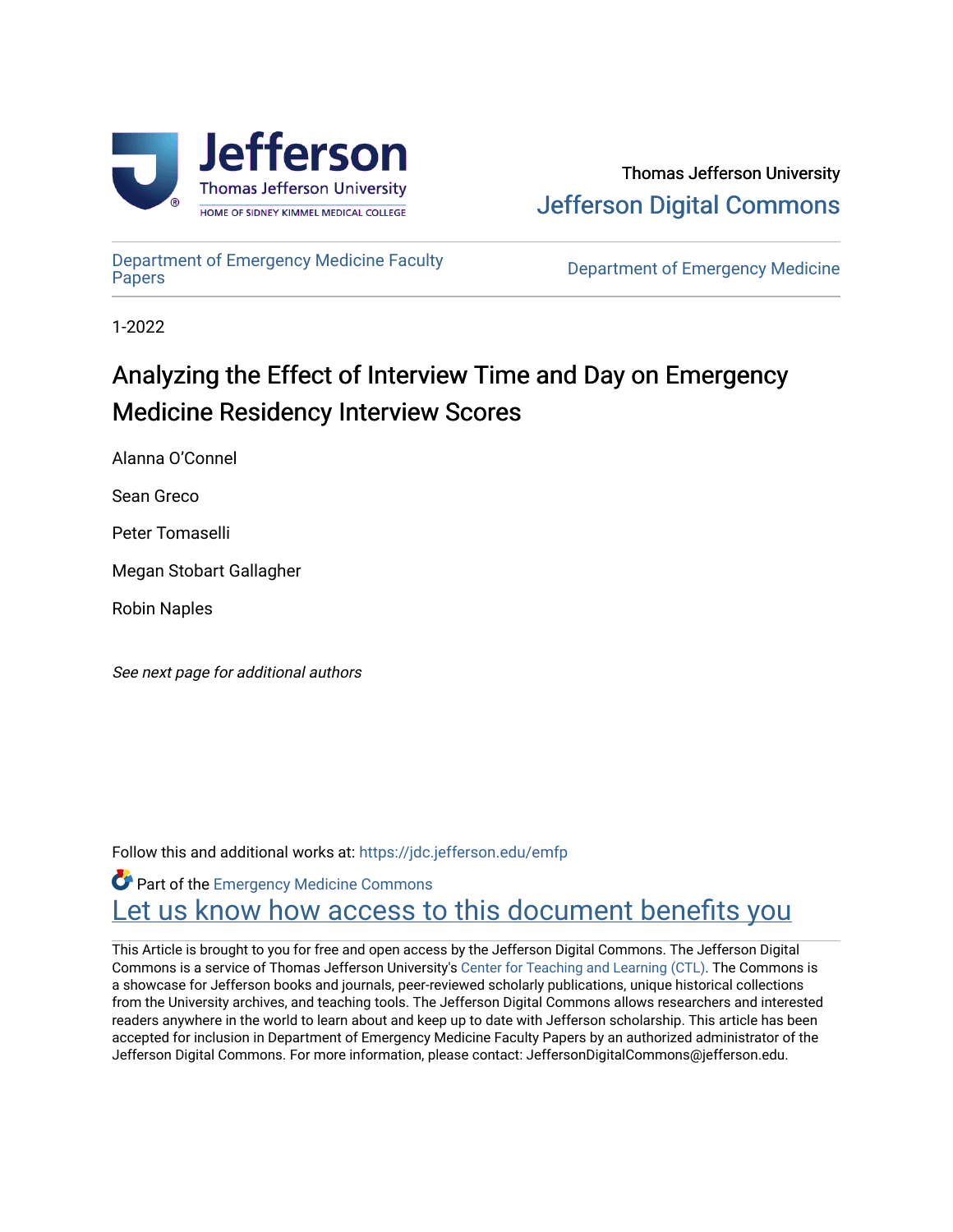#### Authors

Alanna O'Connel, Sean Greco, Peter Tomaselli, Megan Stobart Gallagher, Robin Naples, and Dimitrios Papanagnou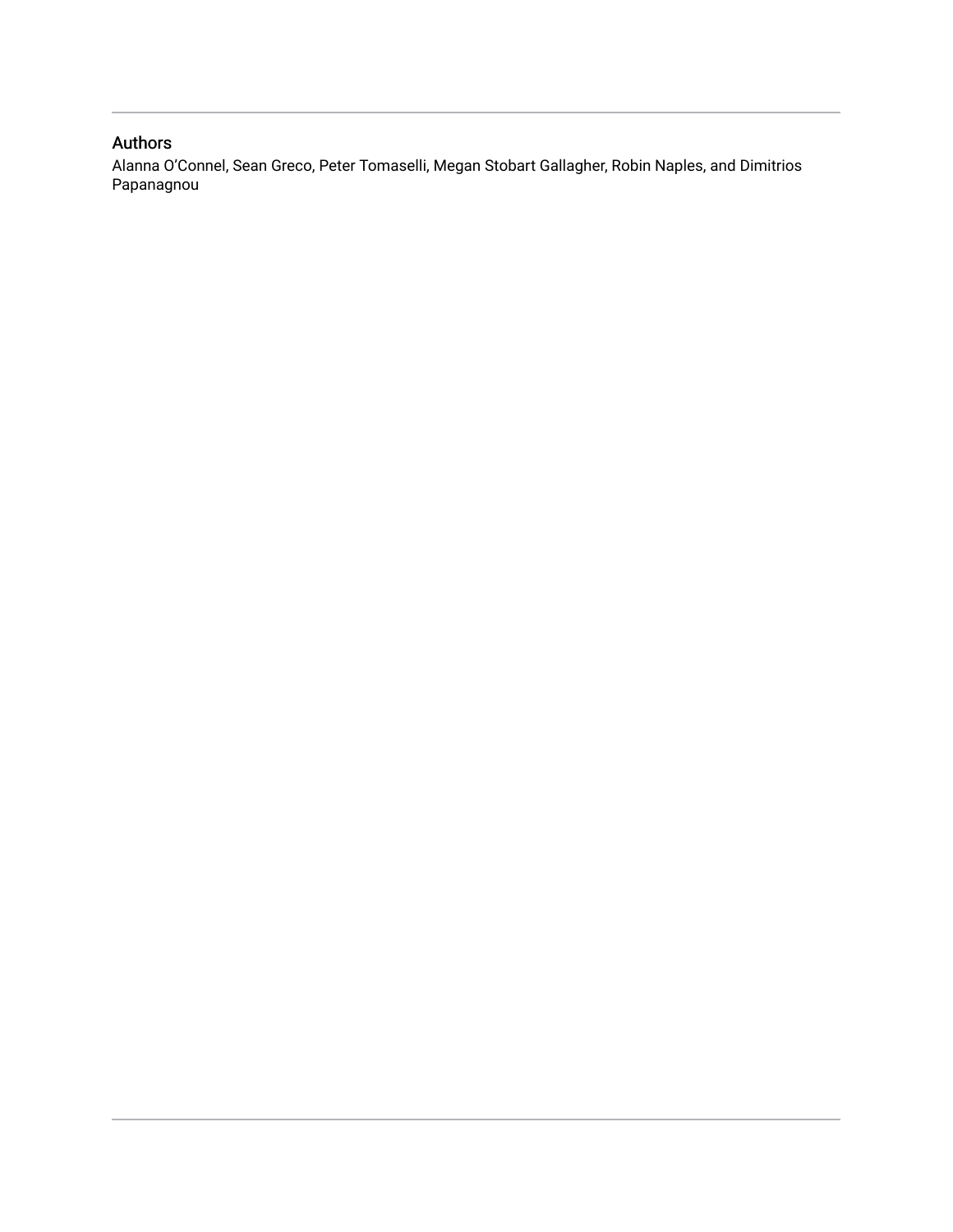were reported on a 5-point Likert scale.

**Results:** 32/48 (67%) residents participated. 100% would like the asynchronous curriculum to continue. 84.4% prefer inperson conference with AL to all in-person conference; 90.1% prefer remote conference with AL to all remote conference. Regardless of the modality, residents found that adding AL made didactics more convenient, better for retention of learning, better for work/life balance, and more enjoyable.

**Conclusions:** EM residents perceive asynchronous learning as a valuable addition to their didactic curriculum and find it even more preferable in the COVID-19 era of remote learning.



#### **8 Analyzing the Effect of Interview Time and Day on Emergency Medicine Residency Interview Scores**

*Alanna O'Connell, DO; Sean Greco, MS 2; Peter Tomaselli, MD; Megan Stobart-Gallagher, DO; Robin Naples, MD; Dimitrios Papanagnou, MD*

**Learning Objectives:** To analyze whether interview date or time has an effect on residency interview score for applicants to Emergency Medicine residency programs.

**Background:** The residency interview is essential to successfully match to a residency program. There are many confounding factors to the match success. To date, no studies have examined the association between timing of interview and interview score.

**Objectives:** The authors sought to retrospectively analyze interview data over the past 3 years to determine if month of interview and time of day influence overall interview score. We hypothesize that overall interview score would not be affected by date of interview or time of day.

**Methods:** Data from a 3-year EM residency program in an urban academic medical center was examined. Interview data for 3 full interview cycles was reviewed. Interview raw scores, interview date, and time were analyzed. Time of day was created into 2 categorical variables: morning and afternoon. Data points were grouped according to date and

time, with subsequent interview scores recorded adjacently. A regression analysis of the data points was then performed.

**Results:** There was no statistically-significant difference between date of interview or timing of interview on candidate's overall interview score. Findings correlate with similar studies in graduate medical education.

**Conclusions:** Our findings suggest that time of interview during the application season, as well as time of day, do not have a relationship with overall interview score. Findings should reassure applicants that a particular interview slot will not put them at a disadvantage in the match process. Future studies should include interview scoring rubrics from several other programs to ascertain the generalizability of our findings.



**Figure 1.** Displaying data from 2018-2020 (with years collapsed) interview scores and the months/times of day applicants were interviewed.





#### **9 Assessment of Horizontal Violence Towards Emergency Medicine Residents in a Single Academic Emergency Department**

*Ashley Jacobson, MD; Neha Raukar, MD, MS; Lisa Schlitzkus, MD; James Colletti, MD*

**Learning Objectives:** The objective of this study was to